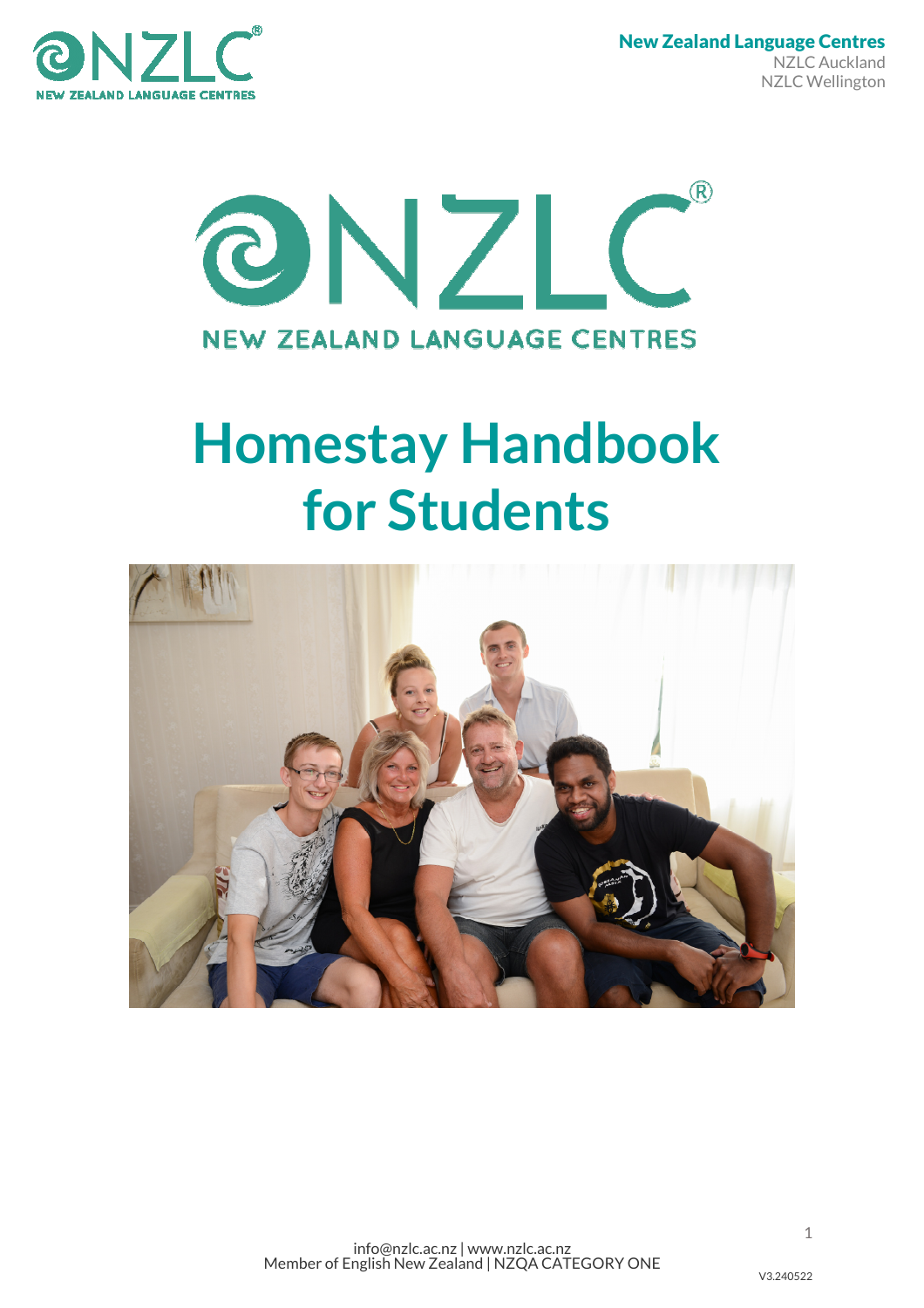

## Welcome to New Zealand!

This handbook will help you understand what you can expect and what is expected of you during your homestay experience. If you have any questions or concerns please talk to the NZLC Student Services Department.

# The Homestay Family Experience

### **Communication**

During your stay, there will probably be times when living in a foreign country and using a different language will be challenging. Your host family might have difficulty understanding you, just as you might have difficulty understanding them. Try to be patient and find other ways to communicate. For example, writing things down or using hand gestures. Your host family will help you to learn English so please talk to them as much as you can!

#### Respecting each other

It is important that you think of your homestay house as your home. But remember that there are other people in the house so please be considerate when using the facilities.

#### Helping around the house

New Zealanders say "please" and "thank you" a lot and your host family will like it if you do too. They will also like it if you talk to them as much as you can and offer to help around the house.

## Shortening your Homestay

If you decide to leave your host family earlier than planned, you must give two weeks' notice. You will need to tell both your host family and the NZLC Student Services Department. If you do not give two weeks' notice then you may still need to pay for up to two weeks' extra homestay fee. The remaining amount will be refunded to you after you have left your host family.

You must also let the NZLC Student Services staff know your new address and mobile number.

## Changing your Homestay

You may request to change your homestay under certain circumstances. If you wish to change your homestay, please follow this procedure:

- 1. Talk to the NZLC Student Services Department and explain the reason why you would like to change your homestay.
- 2. The Student Services team will help you resolve any issues you are experiencing and help you feel more comfortable.
- 3. If it is agreed to change your homestay, the current family will be advised and a new family will be arranged after payment of the second placement fee. The usual two weeks' notice may or may not be required, depending on the case.

## Extending your Homestay

To extend your homestay, you must advise NZLC two (2) weeks in advance. There is to be no direct arrangements made with your host family. All arrangements are to be made with and through NZLC.

## Taking a Holiday

If you want to take a holiday from your homestay for 14 nights or longer and still keep your room, you will need to pay a room holding fee. You need send written notification to NZLC Student Services two weeks in advance.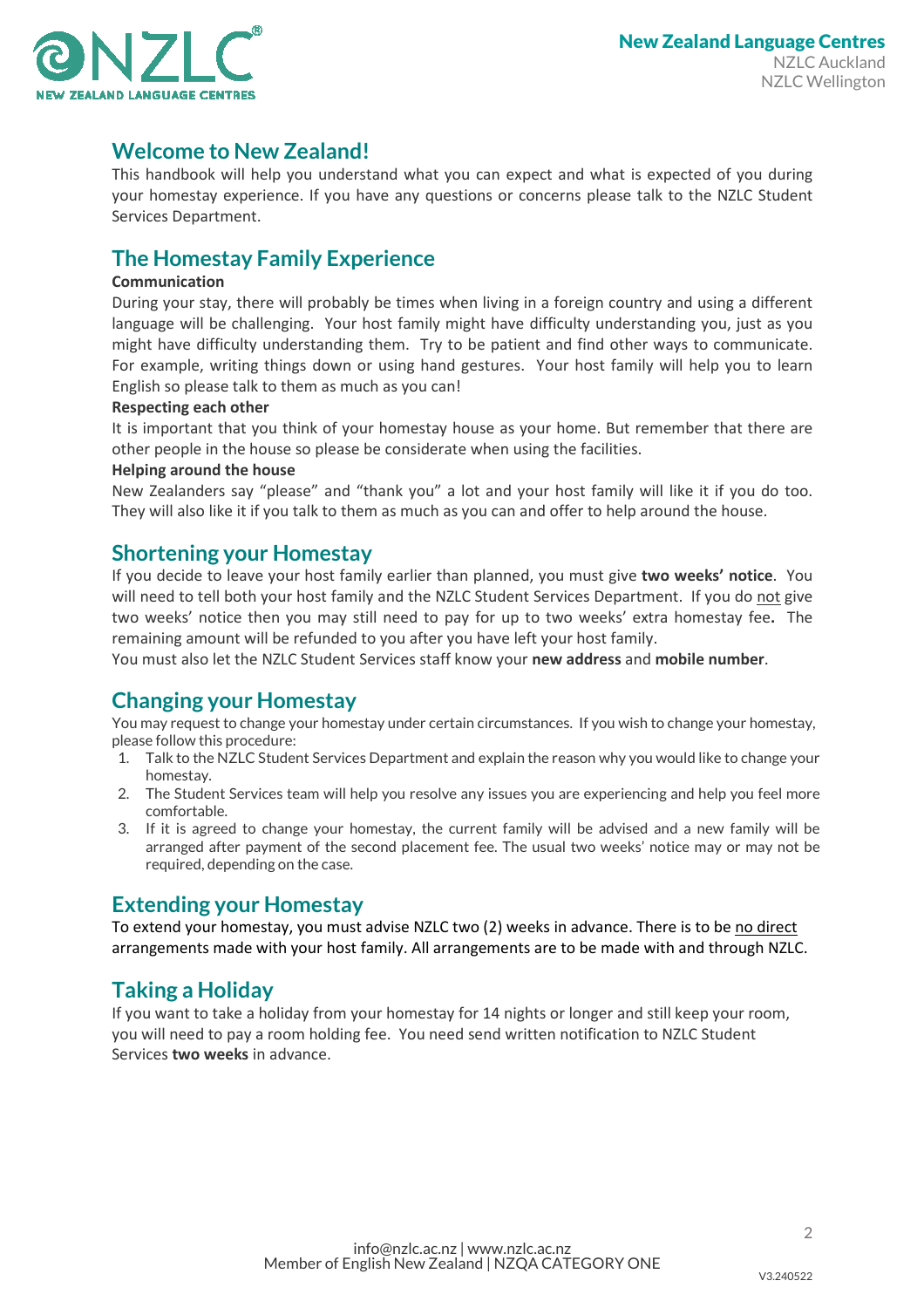

# General Rules & Guidelines

Your family will probably have some "House Rules" which are usually polite things that you should do during your stay. Here are some hints and common house rules to help make your stay more enjoyable:

- Please keep your bedroom clean and tidy, make your bed and open your curtains each morning. Turn off the lights and heater before you leave for school.
- Please offer to help around the house. For example: Take your plate away after eating, help in the kitchen (preparing a meal or washing up) or stack the dishwasher.
- Please do NOT smoke inside the house. If you are a smoker, you will have to smoke outside the house.
- If you would like a friend to visit or you would like to stay over at a friend's house, you must ask your family in advance.
- Home Phone ask permission before using the homestay landline phone to make overseas calls and calls to mobile phones. Calls to mobile phones cost a lot more than landline calls. Keep your phone calls short.
- Internet some host families have limited internet usage, so please ask your family before using the internet. It is illegal to download movies, songs, and other copyrighted material.

# Meal Times

- Typical NZ meals include cereal, toast with fruit or yoghurt for breakfast, sandwiches for lunch and meat and vegetables for dinner. It is Ok to season with salt, pepper or ketchup to your liking at the table
- Tell your host your preference on the portion size (prefer small or large meal)
- Help your homestay family by setting the table, doing the dishes etc.
- Tell your family if you find New Zealand food difficult to eat. They can help you buy some additional food items to add to your meals
- All food and drink should be eaten at the kitchen table. No food/drinks should be consumed in bedrooms
- The homestay family will cook food they normally eat and are not required to cook special meals (unless arranged prior)
- If there is any food/drink you wish to eat/drink that your host family does not provide, then you should purchase it yourself. Ask your host family for the location of the nearest supermarket/Asian grocery store, or you can accompany them on their next shopping trip
- Do not bring cell phones or any devices to the table during meal times
- Do not start eating your food at the table until everyone has got their food and are ready to start eating
- When you finish eating your meal, put your knife and fork together to indicate that you have finished. You should wait until others have finished or the host family says that you can leave the table

## Weekday Lunches

Please remember that weekday lunches are not included in your homestay fee if you booked "Half Board". You can ask the NZLC Accommodation Department to check whether you have requested half board or full board. You are welcome to purchase your own lunch which you can heat in the microwaves at NZLC. Host families may allow students to use their kitchen to make simple lunches such as sandwiches. If you wish to use the homestay kitchen to prepare lunch, please seek prior approval of the family and remember to clean up afterwards.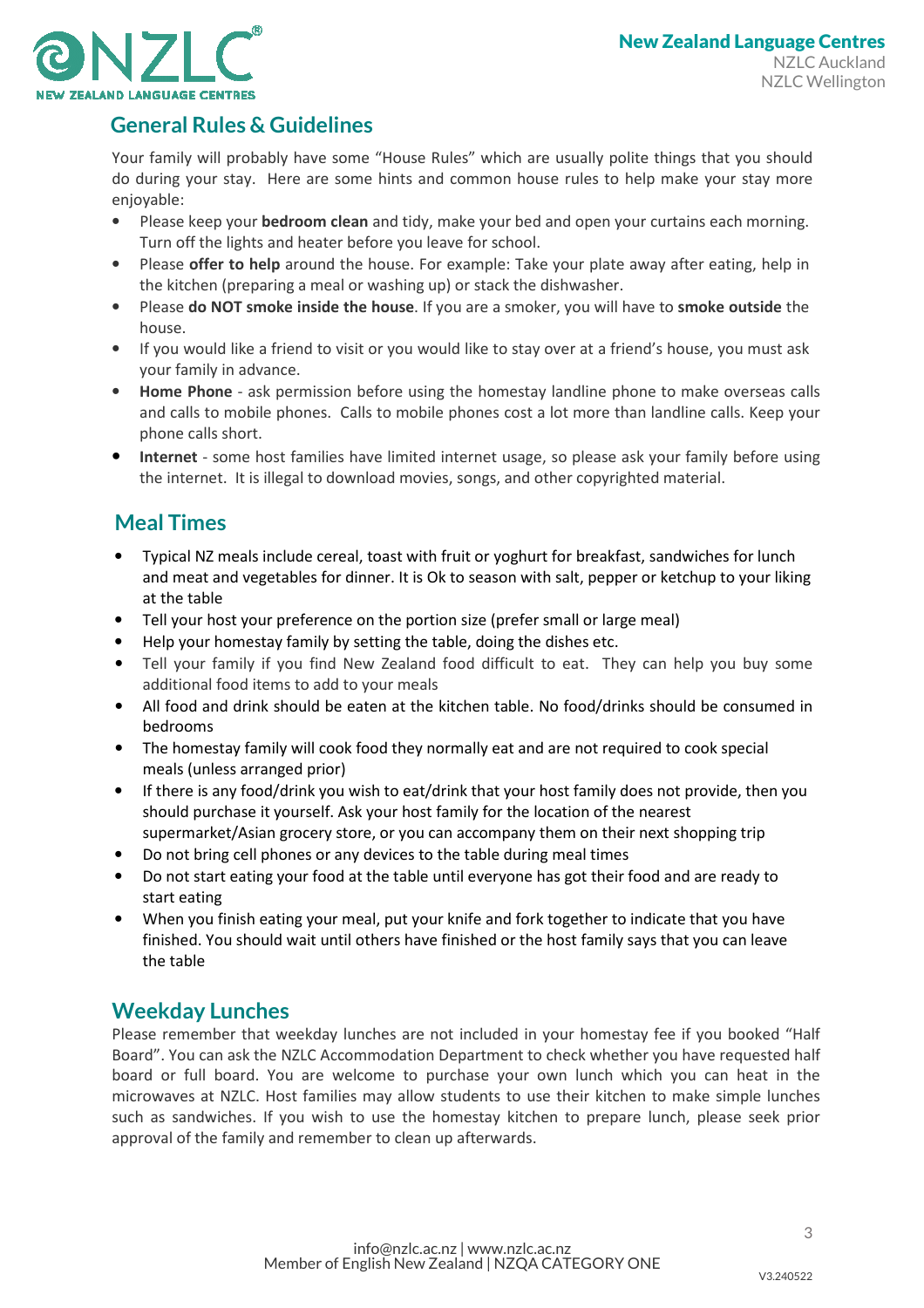

# Eating out or staying overnight

It is important to tell your homestay family any of the following:

- You are going to be home late for dinner please text or phone your host family as least 2 hours before to let them know
- You are eating out and/or staying overnight
- You are spending the night at a friend's house; provide the address and telephone number
- You are planning to go on a trip; note that no discount on homestay fee is provided
- Students under 18 years old must have written consent from NZLC to stay out late

## Laundry (washing your clothes)

- Your host family will probably do your laundry together with theirs
- Check with your host family if you prefer to do your laundry by yourself and ask how to do it
- It is common to wash clothes once or twice a week, not daily
- Make sure to place your dirty laundry in the correct place
- During wintertime in New Zealand, clothes take a long time to dry. Only undergarments and Tshirts should be washed frequently
- Please ask your host family where to hang your wet clothes. Do not hang your wet laundry in your bedroom or wardrobe

## Using the bathroom and shower

- Most New Zealand houses have one small Hot Water Cylinder for storing hot water. Excessive usage of hot water can result in hot water running out quickly
- Take a quick shower for maximum 5 -10 minutes. Taking a bath is usually not permitted
- Check with your host family for the best time to take a shower
- When using the toilet please sit on the toilet, do not stand or squat on it. Toilet paper goes into the toilet, not in the bin, but no other objects other than paper should go down the toilet. Put the toilet seat down after use
- Bring your own toiletries (soap, shampoo and conditioner). The host family is not expected to provide these items

# Keeping safe!

- Heaters, power points, lights and electric blankets need to be turned off when you leave the house
- Check with your host family if it is OK to leave heaters on at night in your bedroom
- NZ's electricity is 240 volts so check carefully before plugging in any appliances you have brought from your country
- Remember to close any windows, lock up the house and turn on the alarm (if applicable) when you leave the home. If you are given keys or an alarm code, keep them safe and do not share them with anyone
- Talk with your family about an **Emergency Plan** and what happens in the case of evacuation, earthquakes, tsunami, floods etc.
- Please, tell your host family if you find anything **broken** in your room or if you **damage** anything yourself. Don't keep quiet or try to hide it, or your host family may be unhappy when they find out
- Give your phone number to your host family when you arrive so that they can call you in an emergency. If you don't have a mobile phone, you can buy a cheap one while you are in New Zealand.